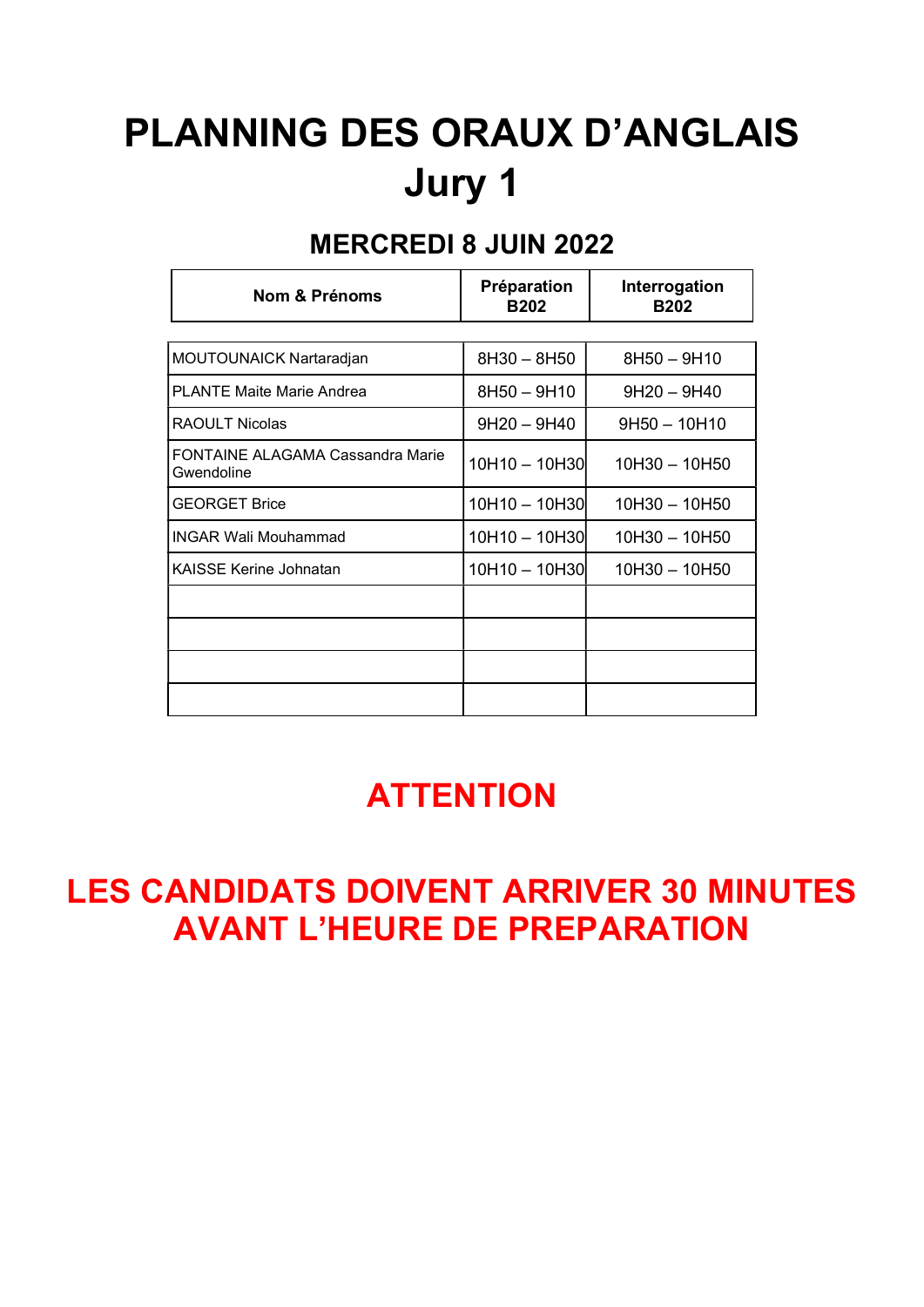# PLANNING DES ORAUX D'ANGLAIS Jury 2

#### MARDI 7 JUIN 2022

| <b>Nom &amp; Prénoms</b>              | Préparation<br><b>B203</b> | Interrogation<br><b>B203</b> |
|---------------------------------------|----------------------------|------------------------------|
|                                       |                            |                              |
| ABDOUL Soukaina                       | 8H30 - 8H50                | 8H50 - 9H10                  |
| <b>BELLEROSE Alicia Rosemay</b>       | 8H50 - 9H10                | $9H20 - 9H40$                |
| <b>BELON Dimitri Jean Baptiste</b>    | $9H20 - 9H40$              | $9H50 - 10H10$               |
| <b>CALIMOUTOU-ONIEN Marie Coralie</b> | 10H10 - 10H30              | 10H30 - 10H50                |
| <b>GOBALRAJA Anne Gaelle</b>          | 10H30 - 10H50l             | $11H00 - 11H20$              |
| <b>HOAREAU Briana Marie Aurelie</b>   | 11H00 - 11H20              | $11H30 - 11H50$              |
|                                       |                            |                              |
| <b>HONORINE Jason</b>                 | 13H30 - 13H50              | 13H50 - 14H10                |
| LEGRAND Madhi Morgan                  | 13H50 - 14H10              | 14H20 - 14H40                |
| LOC TAVE Christelle Marie Florence    | 14H20 - 14H40l             | $14H50 - 15H10$              |
| LUCAS Jordan-Pierre                   | 14H50 - 15H10              | 15H20 - 15H40                |

## **ATTENTION**

### LES CANDIDATS DOIVENT ARRIVER 30 MINUTES AVANT L'HEURE DE PREPARATION